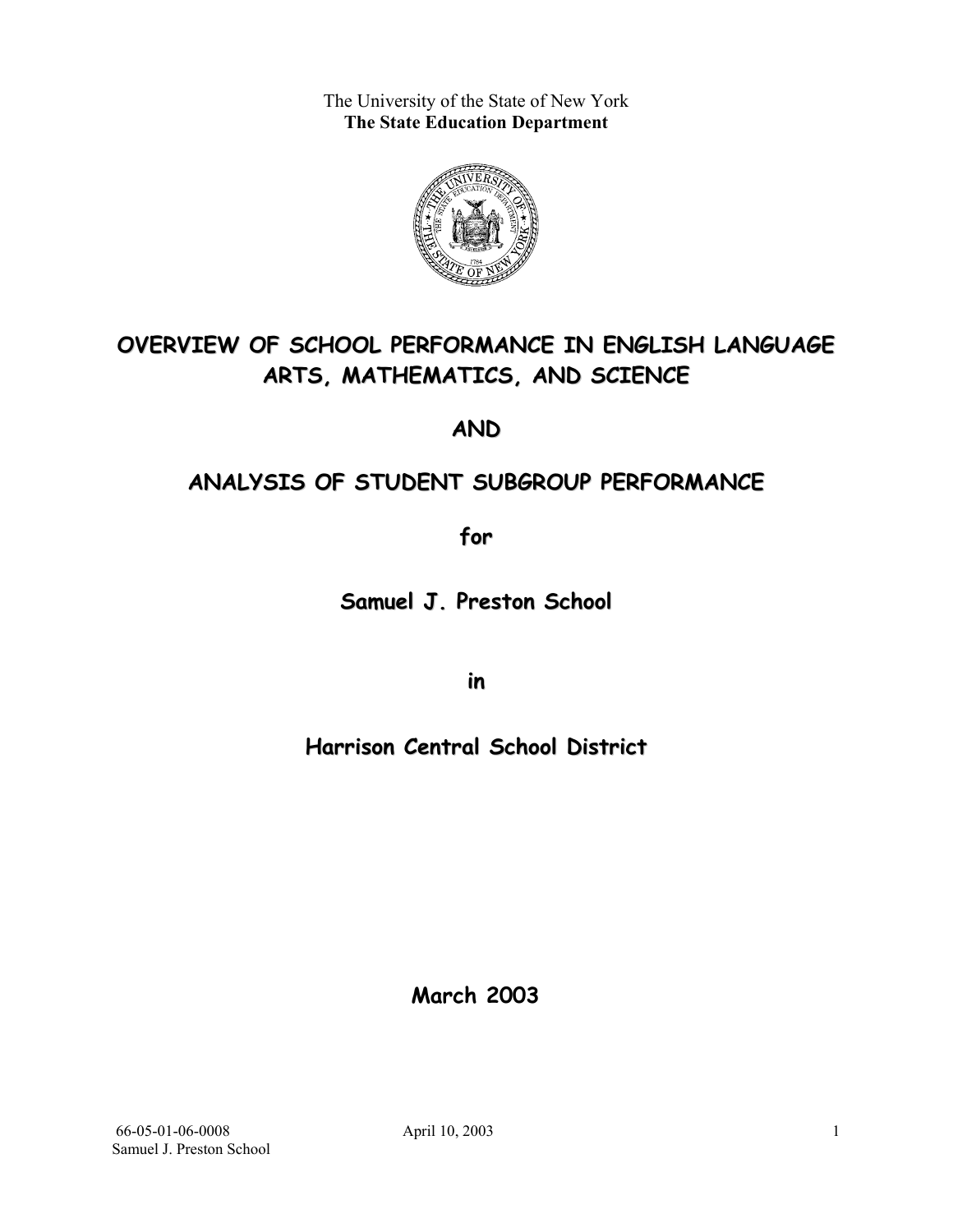#### **THE UNIVERSITY OF THE STATE OF NEW YORK**

#### **Regents of The University**

| Tonawanda      |
|----------------|
| Hollis         |
| Staten Island  |
| New Rochelle   |
| Peru           |
| Huntington     |
| North Syracuse |
| New York       |
| Belle Harbor   |
| Buffalo        |
| Hartsdale      |
| Albany         |
| <b>Bronx</b>   |
| New York       |
| Binghamton     |
| Rochester      |

#### **President of The University and Commissioner of Education**

RICHARD P. MILLS

#### **Chief Operating Officer**

RICHARD H. CATE

**Deputy Commissioner for Elementary, Middle, Secondary and Continuing Education**  JAMES A. KADAMUS

#### **Coordinator, School Operations and Management Services**  CHARLES SZUBERLA

#### **Coordinator, Information and Reporting Services**

MARTHA P. MUSSER

The State Education Department does not discriminate on the basis of age, color, religion, creed, disability, marital status, veteran status, national origin, race, gender, genetic predisposition or carrier status, or sexual orientation in its educational programs, services and activities. Portions of this publication can be made available in a variety of formats, including braille, large print or audio tape, upon request. Inquiries concerning this policy of nondiscrimination should be directed to the Department's Office for Diversity, Ethics, and Access, Room 530, Education Building, Albany, NY 12234. **Requests for additional copies of this publication may be made by contacting the Publications Sales Desk, Room 309, Education Building, Albany, NY 12234.** 

Please address all correspondence about this report that is not related to data corrections to:

*School Report Card Coordinator Information and Reporting Services Team New York State Education Department Room 863 EBA 89 Washington Avenue Albany, NY 12234*  E-mail: *RPTCARD@mail.nysed.gov*

 66-05-01-06-0008 April 10, 2003 Samuel J. Preston School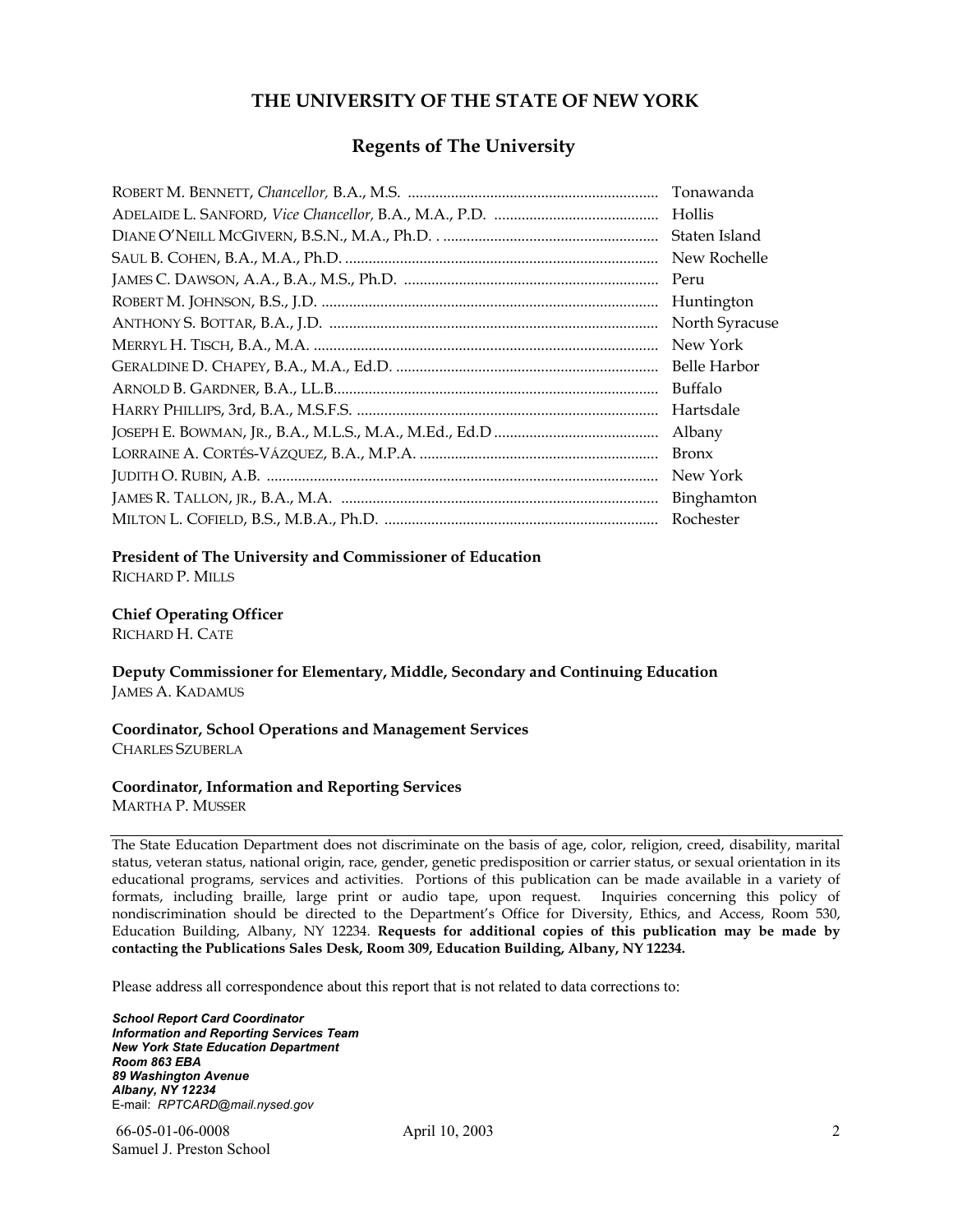The *New York State School Report Card* is an important part of the Board of Regents effort to raise learning standards for all students. It provides information to the public on student performance and other measures of school and district performance. Knowledge gained from the school report card on a school's strengths and weaknesses can be used to improve instruction and services to students.

The *New York State School Report Card* consists of three parts: the *Overview of School Performance in English Language Arts, Mathematics, and Science and Analysis of Student Subgroup Performance,* the *Comprehensive Information Report,* and the *School Accountability Report*. The *Overview and Analysis* presents performance data on measures required by the federal No Child Left Behind Act: English, mathematics, science, and graduation rate. Performance data on other State assessments can be found in the *Comprehensive Information Report*. The *School Accountability Report* provides information as to whether a school is making adequate progress toward enabling all students to achieve proficiency in English and mathematics.

State assessments are designed to help ensure that all students reach high learning standards. They show whether students are getting the foundation knowledge they need to succeed at the elementary, middle, and commencement levels and beyond. The State requires that students who are not making appropriate progress toward the standards receive academic intervention services.

In the *Overview*, performance on the elementary- and middle-level assessments in English language arts and mathematics and on the middle-level science test is reported in terms of mean scores and the percentage of students scoring at each of the four levels. These levels indicate performance on the standards from seriously deficient to advanced proficiency. Performance on the elementary-level science test is reported in terms of mean scores and the percentage of students making appropriate progress. Regents examination scores are reported in four score ranges. Scores of 65 to 100 are passing; scores of 55 to 64 earn credit toward a local diploma (with the approval of the local board of education). Though each elementary- and middle-level assessment is administered to students in a specific grade, secondary-level assessments are taken by students when they complete the coursework for the core curriculum. Therefore, the performance of students at the secondary level is measured for a student cohort rather than a group of students at a particular grade level. Students are grouped in cohorts according to the year in which they first entered grade 9.

The assessment data in the *Overview and Analysis* are for all tested students in the school, including general-education students and students with disabilities. In the *Overview*, each school's performance is compared with that of schools similar in grade level, district resources, and student needs as indicated by income and limited English proficiency (LEP) status. Each district's performance is compared with that of all public schools statewide. In the *Analysis*, performance is disaggregated by race/ethnicity, disability status, gender, LEP status, income level, and migrant status.

Explanations of terms referred to or symbols used in this part of the school report card may be found in the glossary on the last page. Further information on the school report card may be found in the guide, *Understanding Your School Report Card 2003*, available at your school or on the Information and Reporting Services Web site at www.emsc.nysed.gov/irts.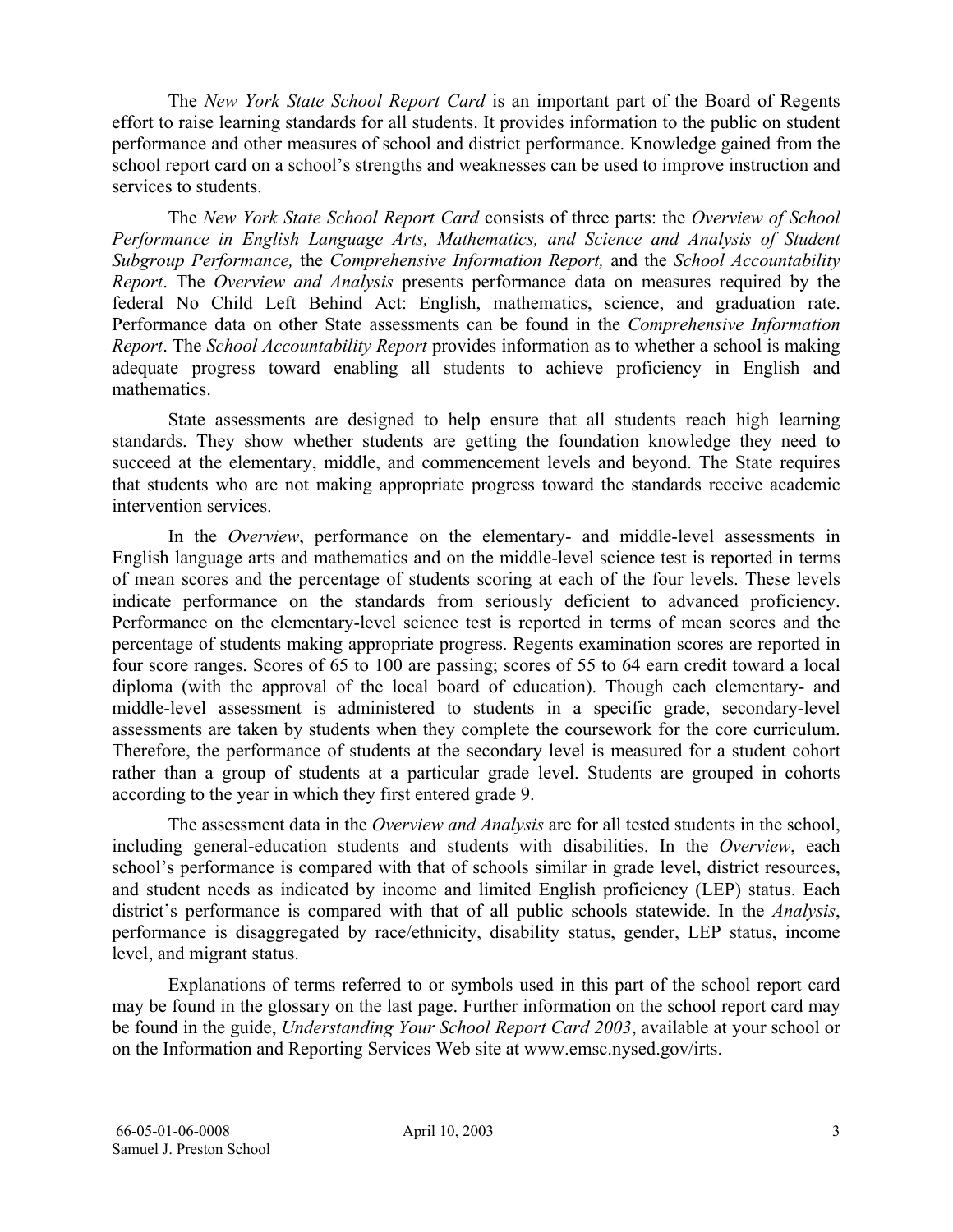# **Overview of School Performance in English Language Arts, Mathematics, and Science**

### **School Profile**

| Principal:<br>Mr. Bruce Downer<br>(914) 630-3152<br>Phone: |                           |                   |                                                      |  |  |
|------------------------------------------------------------|---------------------------|-------------------|------------------------------------------------------|--|--|
| Organization<br>$2001 - 02$                                |                           |                   | School Staff <sup>1</sup> (both full- and part-time) |  |  |
| Grade Range                                                | <b>Student Enrollment</b> | Count of Teachers | <b>Count of Other Professionals</b>                  |  |  |
| $K-5$                                                      | 342                       | 29                | າ                                                    |  |  |

#### **2000–01 School District-wide Total Expenditure per Pupil | \$17,399**

| <b>Student Demographics</b>                              | 1999-2000 |         | 2000-2001 |         | 2001-2002 |         |
|----------------------------------------------------------|-----------|---------|-----------|---------|-----------|---------|
| <b>Used To Determine Similar</b><br><b>Schools Group</b> | Count     | Percent | Count     | Percent | Count     | Percent |
| <b>Limited English Proficient</b>                        | 25        | 7.0%    | 33        | 9.5%    | 33        | 9.6%    |
| Eligible for Free Lunch                                  | 24        | 6.7%    | 13        | 3.7%    | 23        | 6.7%    |

**Similar Schools Group**  This school is in Similar Schools Group 18. All schools in this group are elementary level schools in school districts with low student needs in relation to district resource capacity. The schools in this group are in the higher range of student needs for elementary level schools in these districts.

### **2001–02 Percentage of Core Classes Taught by Highly Qualified Teachers\***

| <b>Number of Core</b><br><b>Classes</b> | <b>Percent Taught</b><br>by Highly<br>Qualified<br><b>Teachers</b> |
|-----------------------------------------|--------------------------------------------------------------------|
| 37                                      | 95%                                                                |

\*For the 2001–02 school year only, teachers of core classes are considered to be highly qualified if they are certified to teach that subject.

### **2001–02 Percentage of Teachers with No Valid Teaching Certificate\***

| Number of<br><b>Teachers</b> | <b>Percent No</b><br><b>Valid Teaching</b><br><b>Certificate</b> |
|------------------------------|------------------------------------------------------------------|
| 31                           | ሰ%                                                               |

\*This count includes teachers with temporary licenses who do not have a valid permanent or provisional teaching certificate.

 $\overline{a}$ 

 $1$  District-employed staff who serve in more than one school are not included in these counts.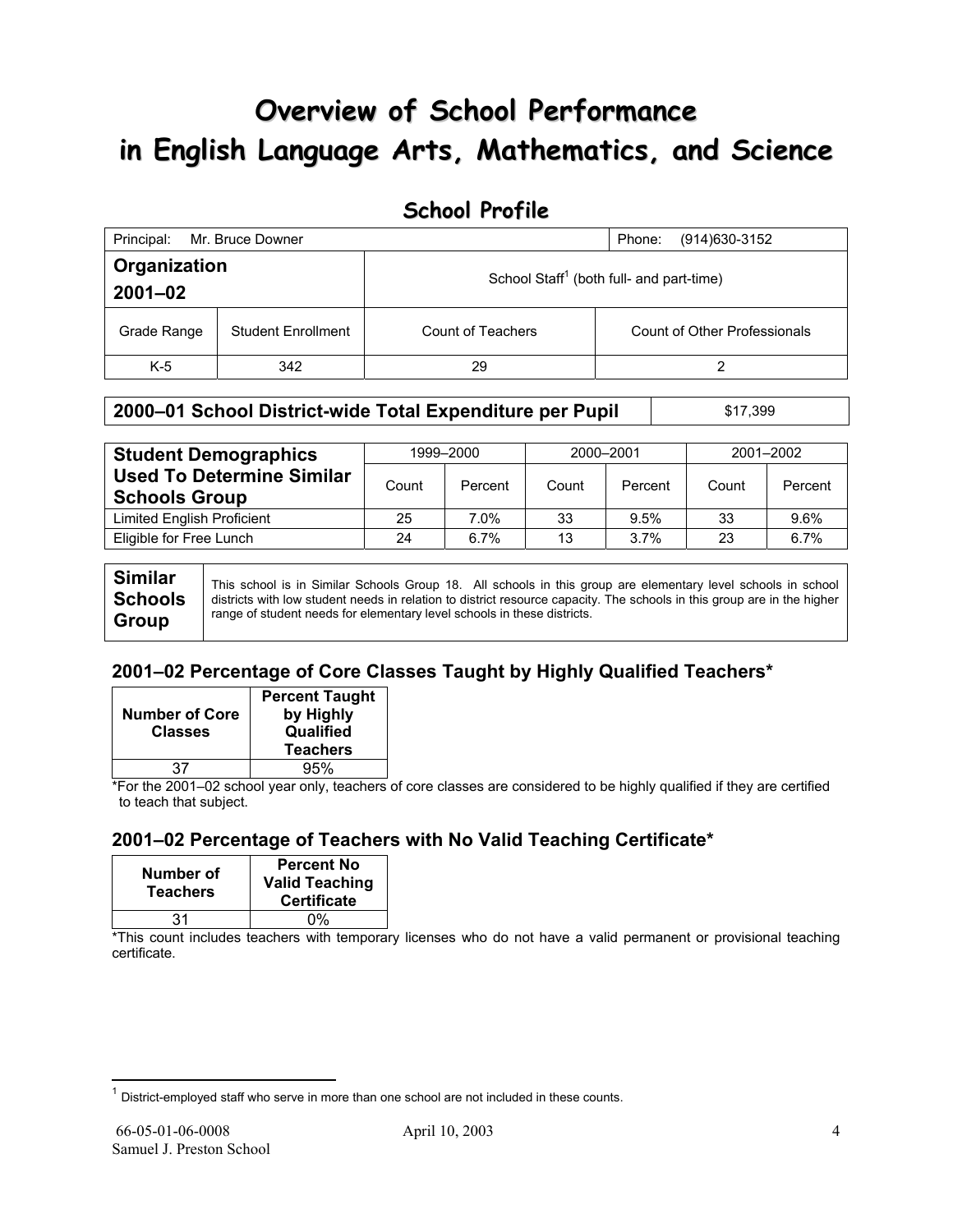English Language Arts



| <b>Counts of Students Tested</b>            |                    |                    |                    |                    |              |                   |
|---------------------------------------------|--------------------|--------------------|--------------------|--------------------|--------------|-------------------|
| <b>Performance at</b><br><b>This School</b> | Level 1<br>455-602 | Level 2<br>603-644 | Level 3<br>645-691 | Level 4<br>692-800 | <b>Total</b> | <b>Mean Score</b> |
| <b>Jan-Feb 2000</b>                         |                    | 16                 | 27                 | 11                 | 54           | 665               |
| <b>Jan-Feb 2001</b>                         |                    |                    | 39                 | 14                 | 59           | 673               |
| Jan-Feb 2002                                |                    |                    | 35                 | 15                 | 56           | 676               |

|         | Elementary-Level English Language Arts Levels - Listening, Reading, and Writing Standards                 |  |  |  |  |  |
|---------|-----------------------------------------------------------------------------------------------------------|--|--|--|--|--|
| Level 4 | These students exceed the standards and are moving toward high performance on the Regents examination.    |  |  |  |  |  |
| Level 3 | These students meet the standards and, with continued steady growth, should pass the Regents examination. |  |  |  |  |  |
| Level 2 | These students need extra help to meet the standards and pass the Regents examination.                    |  |  |  |  |  |
| Level 1 | These students have serious academic deficiencies.                                                        |  |  |  |  |  |

### **Performance of Limited English Proficient (LEP) Students**

| Grade 4 | <b>English Proficiency Below Effective Participation Level</b> | <b>Making Appropriate Progress</b> |
|---------|----------------------------------------------------------------|------------------------------------|
| 2002    |                                                                |                                    |

### **Performance of Elementary-Level Students with Severe Disabilities on the New York State Alternate Assessment (NYSAA) in English**

|             | <b>Number</b><br>Tested | <b>AA-Level 1</b> | AA-Level 2 | AA-Level 3 | AA-Level 4 |
|-------------|-------------------------|-------------------|------------|------------|------------|
| $2001 - 02$ |                         |                   |            |            |            |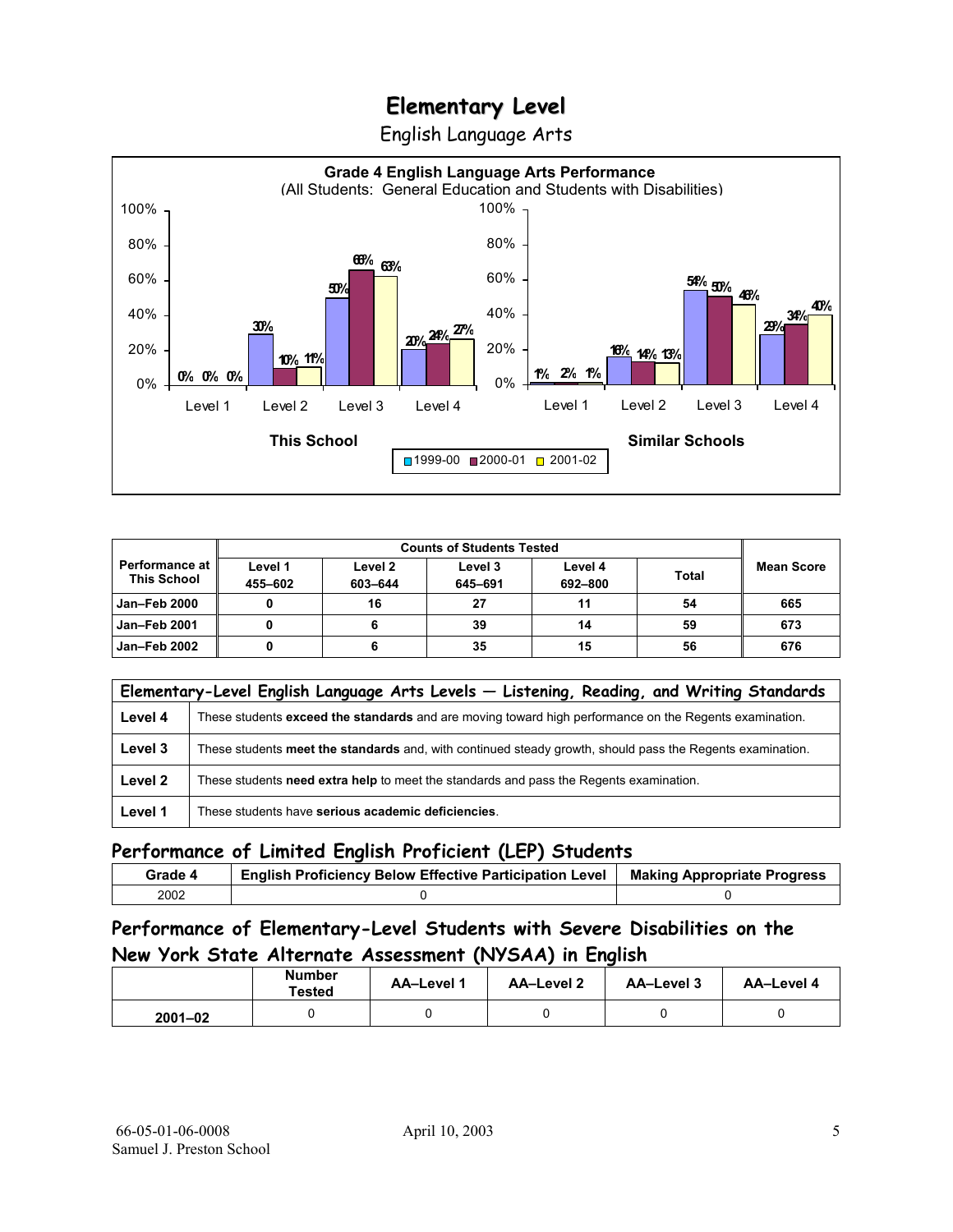### Mathematics



| <b>Counts of Students Tested</b>              |                    |                    |                    |                    |              |                   |
|-----------------------------------------------|--------------------|--------------------|--------------------|--------------------|--------------|-------------------|
| <b>Performance at I</b><br><b>This School</b> | Level 1<br>448-601 | Level 2<br>602-636 | Level 3<br>637-677 | Level 4<br>678-810 | <b>Total</b> | <b>Mean Score</b> |
| <b>May 2000</b>                               |                    |                    | 31                 | 15                 | 56           | 661               |
| May 2001                                      |                    |                    | 32                 | 22                 | 62           | 669               |
| May 2002                                      |                    |                    | 20                 | 32                 | 54           | 684               |

| Elementary-Level Mathematics Levels -<br>Knowledge, Reasoning, and Problem-Solving Standards |                                                                                                           |  |  |  |  |
|----------------------------------------------------------------------------------------------|-----------------------------------------------------------------------------------------------------------|--|--|--|--|
| Level 4                                                                                      | These students exceed the standards and are moving toward high performance on the Regents examination.    |  |  |  |  |
| Level 3                                                                                      | These students meet the standards and, with continued steady growth, should pass the Regents examination. |  |  |  |  |
| Level 2                                                                                      | These students need extra help to meet the standards and pass the Regents examination.                    |  |  |  |  |
| Level 1                                                                                      | These students have serious academic deficiencies.                                                        |  |  |  |  |

**Performance of Elementary-Level Students with Severe Disabilities on the New York State Alternate Assessment (NYSAA) in Mathematics, Science, and Technology** 

|             | <b>Number</b><br><b>Tested</b> | AA-Level 1 | <b>AA-Level 2</b> | AA-Level 3 | AA-Level 4 |
|-------------|--------------------------------|------------|-------------------|------------|------------|
| $2001 - 02$ |                                |            |                   |            |            |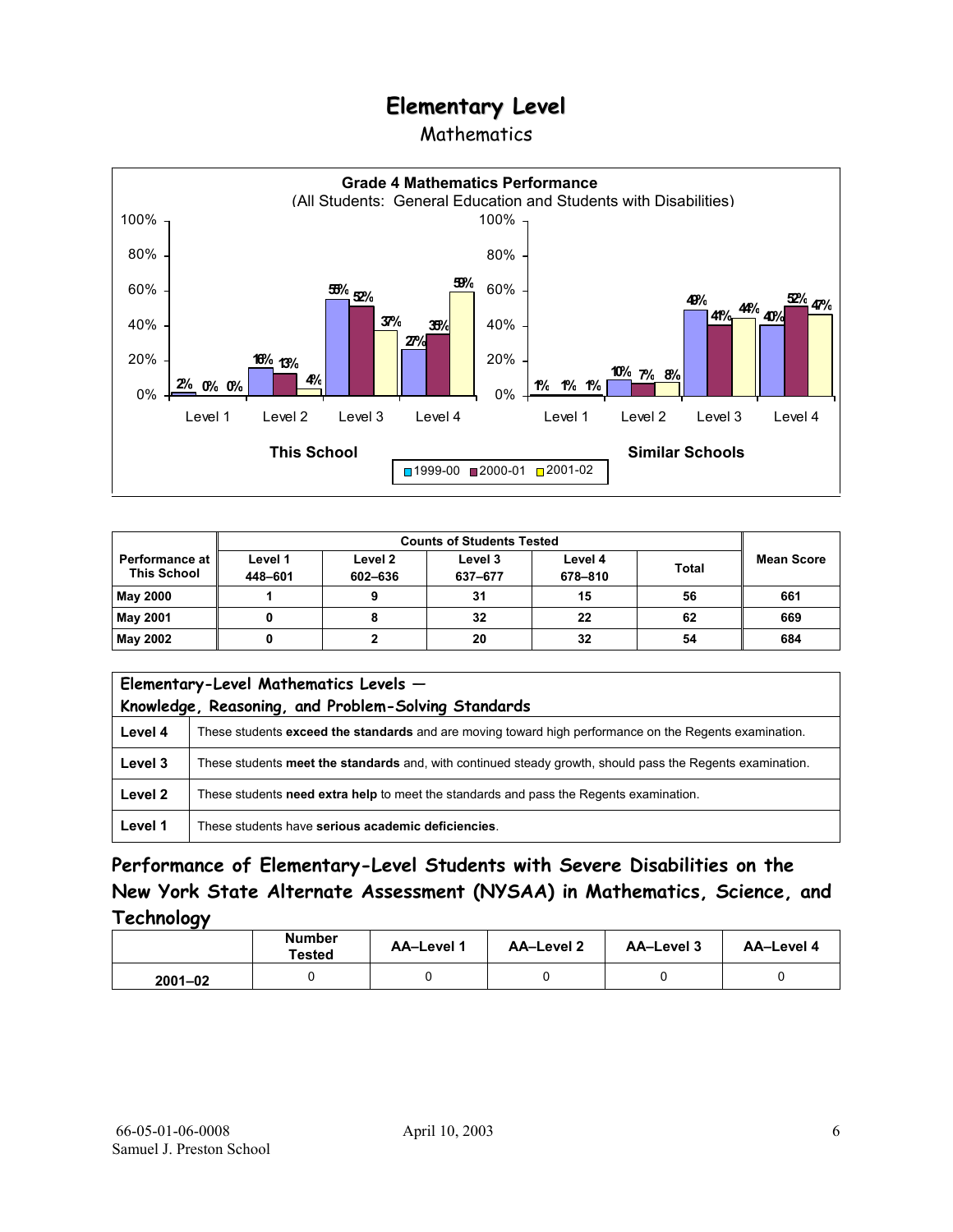Science Multiple-Choice



#### **All Students**

|                 |    | Number Tested   Number Above SDL   Mean Score |    |
|-----------------|----|-----------------------------------------------|----|
| <b>May 2000</b> | 55 | 47                                            | 36 |
| <b>May 2001</b> | 63 | 61                                            | 38 |
| <b>May 2002</b> | 54 | 54                                            | 39 |

| Grade 4 Science - Knowledge, Reasoning, and Problem-Solving Standards |                                                                                                                                                                                                                                          |  |  |  |  |  |
|-----------------------------------------------------------------------|------------------------------------------------------------------------------------------------------------------------------------------------------------------------------------------------------------------------------------------|--|--|--|--|--|
| <b>Multiple-Choice</b><br><b>Test Component</b>                       | This component contains 45 multiple-choice questions based upon the New York State Elementary<br>Science Syllabus and referenced to the New York State Learning Standards for Mathematics, Science<br>and Technology (Elementary Level). |  |  |  |  |  |
| <b>State Designated</b>                                               | Students who correctly answer fewer than 30 of the 45 questions of the multiple-choice test component                                                                                                                                    |  |  |  |  |  |
| Level (SDL)                                                           | must receive academic intervention services in the following term of instruction.                                                                                                                                                        |  |  |  |  |  |
| <b>School Mean</b>                                                    | For the multiple-choice test component, the mean score is the average number of correct answers for                                                                                                                                      |  |  |  |  |  |
| <b>Scores</b>                                                         | students tested. If all tested students answered all questions correctly, this score would be 45.                                                                                                                                        |  |  |  |  |  |

## **Elementary Level**

Science Performance Test

The elementary-level science test is composed of two sections, the multiple-choice section (described above) and the performance test. The performance test is not used to determine the need for academic intervention services or for accountability purposes because not all students are administered the same three tasks.

| All Students    |                                           |    |  |  |  |  |  |
|-----------------|-------------------------------------------|----|--|--|--|--|--|
|                 | <b>Number Tested</b><br><b>Mean Score</b> |    |  |  |  |  |  |
| <b>May 2000</b> | 55                                        | 34 |  |  |  |  |  |
| <b>May 2001</b> | 61                                        | 42 |  |  |  |  |  |
| <b>May 2002</b> | 53                                        | 45 |  |  |  |  |  |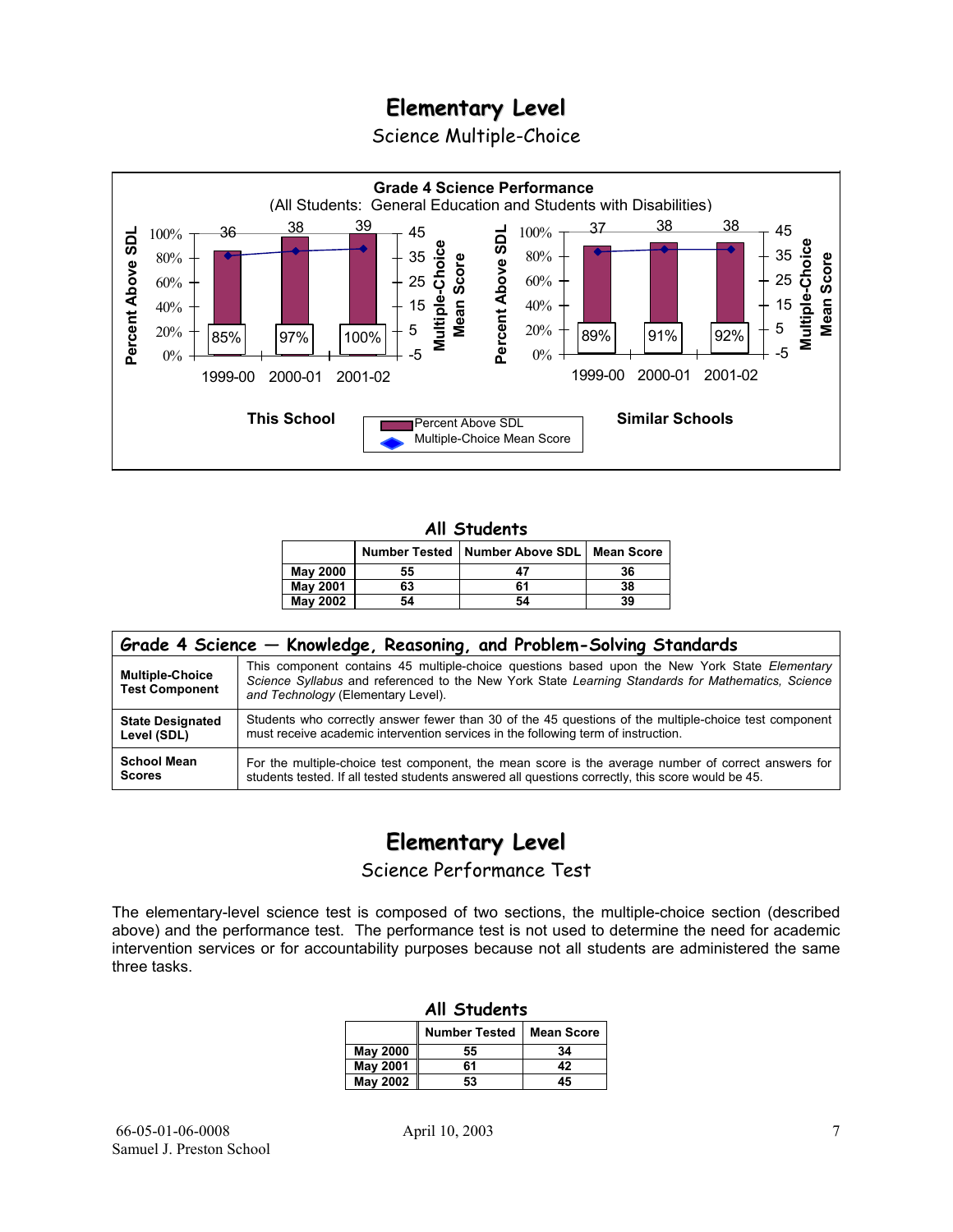# **Analysis of Student Subgroup Performance**

Historically, on State assessments the average performance of Black, Hispanic, and Native American students has been lower than that of White and Asian students. Similarly, students from lowincome families have not performed as well as those from higher income families. A high priority of the Board of Regents is to eliminate these gaps in student performance. In addition, Title I of the federal Elementary and Secondary Education Act includes explicit requirements "to ensure that students served by Title I are given the same opportunity to achieve to high standards and are held to the same high expectations as all students in each State."

This section of the school report card provides performance data by racial/ethnic group, disability status, gender, English proficiency status, income level, and migrant status. The purpose of the student subgroup analyses is to determine if students who perform below the standards in any school tend to fall into particular groups, such as minority students, limited English proficient students, or economically disadvantaged students. If these analyses provide evidence that students in one of the groups achieve at a lower level than other students, the school and community should examine the reasons for this lower performance and make necessary changes in curriculum, instruction, and student support services to remedy these performance gaps.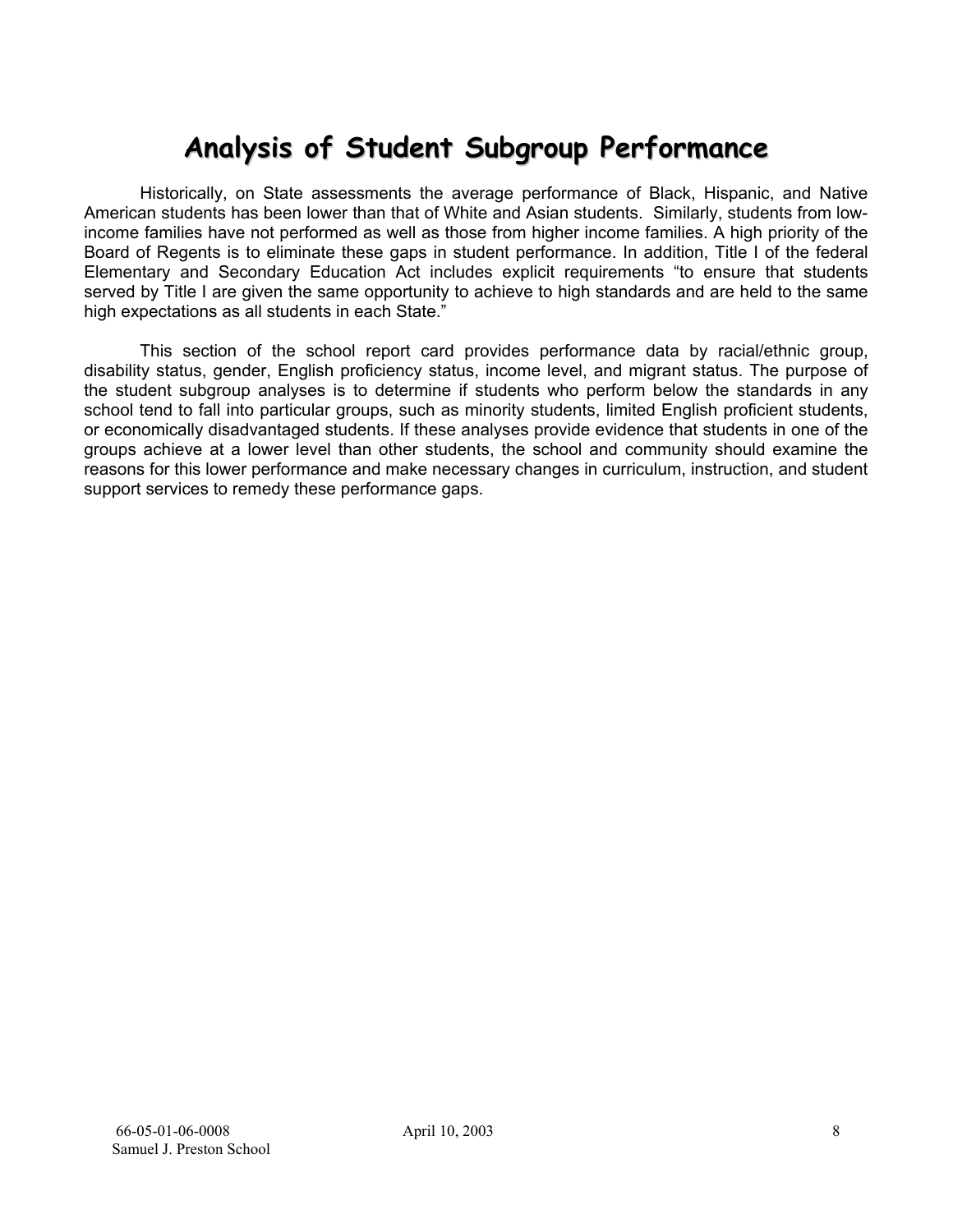English Language Arts

|                                              | 2000-01        |                                                                   |             |     | $2001 - 02$   |                                                                   |         |     |
|----------------------------------------------|----------------|-------------------------------------------------------------------|-------------|-----|---------------|-------------------------------------------------------------------|---------|-----|
| <b>Student Subgroup</b>                      | <b>Tested</b>  | <b>Percentages of Tested</b><br><b>Students Scoring at Levels</b> |             |     | <b>Tested</b> | <b>Percentages of Tested</b><br><b>Students Scoring at Levels</b> |         |     |
|                                              |                | $2 - 4$                                                           | $3 - 4$     | 4   |               | $2 - 4$                                                           | $3 - 4$ | 4   |
| <b>Results by Race/Ethnicity</b>             |                |                                                                   |             |     |               |                                                                   |         |     |
| American Indian/Alaskan Native               | $\mathbf 0$    | 0%                                                                | 0%          | 0%  | $\mathbf 0$   | 0%                                                                | 0%      | 0%  |
| <b>Black</b>                                 | $\Omega$       | 0%                                                                | 0%          | 0%  | $\mathbf 0$   | 0%                                                                | 0%      | 0%  |
| Hispanic                                     | 9              | s                                                                 | s           | s   | 8             | 100%                                                              | 75%     | 0%  |
| Asian or Pacific Islander                    | $\overline{c}$ | s                                                                 | $\mathbf s$ | s   | 0             | 0%                                                                | 0%      | 0%  |
| White                                        | 48             | 100%                                                              | 90%         | 27% | 48            | 100%                                                              | 92%     | 31% |
| Total                                        | 59             | 100%                                                              | 90%         | 24% | 56            | 100%                                                              | 89%     | 27% |
| Small Group Totals (s)                       | 11             | 100%                                                              | 91%         | 9%  | $\Omega$      | 0%                                                                | 0%      | 0%  |
| <b>Results by Disability Status</b>          |                |                                                                   |             |     |               |                                                                   |         |     |
| General-education students                   | 54             | 100%                                                              | 93%         | 26% | 53            | s                                                                 | s       | s   |
| Students with disabilities                   | 5              | 100%                                                              | 60%         | 0%  | 3             | s                                                                 | s       | s   |
| Total                                        | 59             | 100%                                                              | 90%         | 24% | 56            | 100%                                                              | 89%     | 27% |
| <b>Results by Gender</b>                     |                |                                                                   |             |     |               |                                                                   |         |     |
| Female                                       | 32             | 100%                                                              | 97%         | 28% | 21            | 100%                                                              | 95%     | 33% |
| Male                                         | 27             | 100%                                                              | 81%         | 19% | 35            | 100%                                                              | 86%     | 23% |
| Total                                        | 59             | 100%                                                              | 90%         | 24% | 56            | 100%                                                              | 89%     | 27% |
| <b>Results by English Proficiency Status</b> |                |                                                                   |             |     |               |                                                                   |         |     |
| English proficient                           | 59             | 100%                                                              | 90%         | 24% | 56            | 100%                                                              | 89%     | 27% |
| Limited English proficient                   | 0              | 0%                                                                | 0%          | 0%  | 0             | 0%                                                                | 0%      | 0%  |
| Total                                        | 59             | 100%                                                              | 90%         | 24% | 56            | 100%                                                              | 89%     | 27% |
| <b>Results by Income Level</b>               |                |                                                                   |             |     |               |                                                                   |         |     |
| Economically disadvantaged                   | 0              | 0%                                                                | 0%          | 0%  | 0             | 0%                                                                | 0%      | 0%  |
| Not disadvantaged                            | 59             | 100%                                                              | 90%         | 24% | 56            | 100%                                                              | 89%     | 27% |
| Total                                        | 59             | 100%                                                              | 90%         | 24% | 56            | 100%                                                              | 89%     | 27% |
| <b>Results by Migrant Status</b>             |                |                                                                   |             |     |               |                                                                   |         |     |
| Migrant family                               | 0              | 0%                                                                | 0%          | 0%  | 0             | 0%                                                                | 0%      | 0%  |
| Not migrant family                           | 59             | 100%                                                              | 90%         | 24% | 56            | 100%                                                              | 89%     | 27% |
| Total                                        | 59             | 100%                                                              | 90%         | 24% | 56            | 100%                                                              | 89%     | 27% |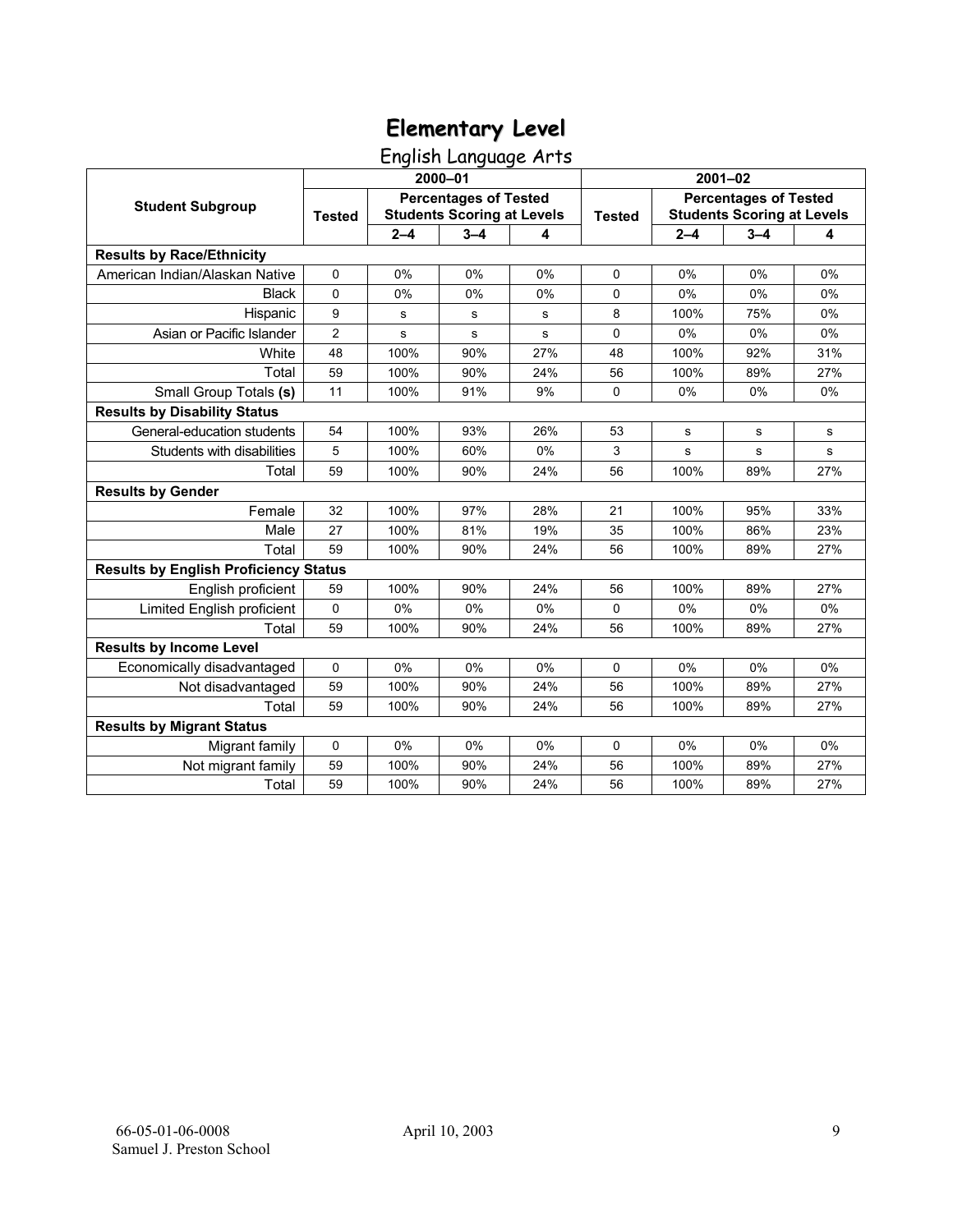### Mathematics

|                                              | 2000-01                                                                            |           |             |               | 2001-02                                                           |         |         |     |
|----------------------------------------------|------------------------------------------------------------------------------------|-----------|-------------|---------------|-------------------------------------------------------------------|---------|---------|-----|
| <b>Student Subgroup</b>                      | <b>Percentages of Tested</b><br><b>Students Scoring at Levels</b><br><b>Tested</b> |           |             | <b>Tested</b> | <b>Percentages of Tested</b><br><b>Students Scoring at Levels</b> |         |         |     |
|                                              |                                                                                    | $2 - 4$   | $3 - 4$     | 4             |                                                                   | $2 - 4$ | $3 - 4$ | 4   |
| <b>Results by Race/Ethnicity</b>             |                                                                                    |           |             |               |                                                                   |         |         |     |
| American Indian/Alaskan Native               | 0                                                                                  | 0%        | 0%          | 0%            | $\mathbf{0}$                                                      | 0%      | 0%      | 0%  |
| <b>Black</b>                                 | $\Omega$                                                                           | 0%        | 0%          | 0%            | $\mathbf 0$                                                       | 0%      | 0%      | 0%  |
| Hispanic                                     | 10                                                                                 | s         | s           | s             | $\overline{7}$                                                    | 100%    | 100%    | 29% |
| Asian or Pacific Islander                    | $\overline{2}$                                                                     | ${\bf s}$ | $\mathbf s$ | s             | $\mathbf 0$                                                       | 0%      | 0%      | 0%  |
| White                                        | 50                                                                                 | 100%      | 88%         | 40%           | 47                                                                | 100%    | 96%     | 64% |
| Total                                        | 62                                                                                 | 100%      | 87%         | 35%           | 54                                                                | 100%    | 96%     | 59% |
| Small Group Totals (s)                       | 12                                                                                 | 100%      | 83%         | 17%           | 0                                                                 | 0%      | 0%      | 0%  |
| <b>Results by Disability Status</b>          |                                                                                    |           |             |               |                                                                   |         |         |     |
| General-education students                   | 57                                                                                 | 100%      | 89%         | 39%           | 51                                                                | s       | s       | s   |
| Students with disabilities                   | 5                                                                                  | 100%      | 60%         | 0%            | 3                                                                 | s       | s       | s   |
| Total                                        | 62                                                                                 | 100%      | 87%         | 35%           | 54                                                                | 100%    | 96%     | 59% |
| <b>Results by Gender</b>                     |                                                                                    |           |             |               |                                                                   |         |         |     |
| Female                                       | 32                                                                                 | 100%      | 84%         | 41%           | 19                                                                | 100%    | 100%    | 63% |
| Male                                         | 30                                                                                 | 100%      | 90%         | 30%           | 35                                                                | 100%    | 94%     | 57% |
| Total                                        | 62                                                                                 | 100%      | 87%         | 35%           | 54                                                                | 100%    | 96%     | 59% |
| <b>Results by English Proficiency Status</b> |                                                                                    |           |             |               |                                                                   |         |         |     |
| English proficient                           | 62                                                                                 | 100%      | 87%         | 35%           | 54                                                                | 100%    | 96%     | 59% |
| Limited English proficient                   | 0                                                                                  | 0%        | 0%          | 0%            | $\mathbf 0$                                                       | 0%      | 0%      | 0%  |
| Total                                        | 62                                                                                 | 100%      | 87%         | 35%           | 54                                                                | 100%    | 96%     | 59% |
| <b>Results by Income Level</b>               |                                                                                    |           |             |               |                                                                   |         |         |     |
| Economically disadvantaged                   | 0                                                                                  | 0%        | 0%          | 0%            | 0                                                                 | 0%      | 0%      | 0%  |
| Not disadvantaged                            | 62                                                                                 | 100%      | 87%         | 35%           | 54                                                                | 100%    | 96%     | 59% |
| Total                                        | 62                                                                                 | 100%      | 87%         | 35%           | 54                                                                | 100%    | 96%     | 59% |
| <b>Results by Migrant Status</b>             |                                                                                    |           |             |               |                                                                   |         |         |     |
| Migrant family                               | 0                                                                                  | 0%        | 0%          | 0%            | $\Omega$                                                          | 0%      | 0%      | 0%  |
| Not migrant family                           | 62                                                                                 | 100%      | 87%         | 35%           | 54                                                                | 100%    | 96%     | 59% |
| Total                                        | 62                                                                                 | 100%      | 87%         | 35%           | 54                                                                | 100%    | 96%     | 59% |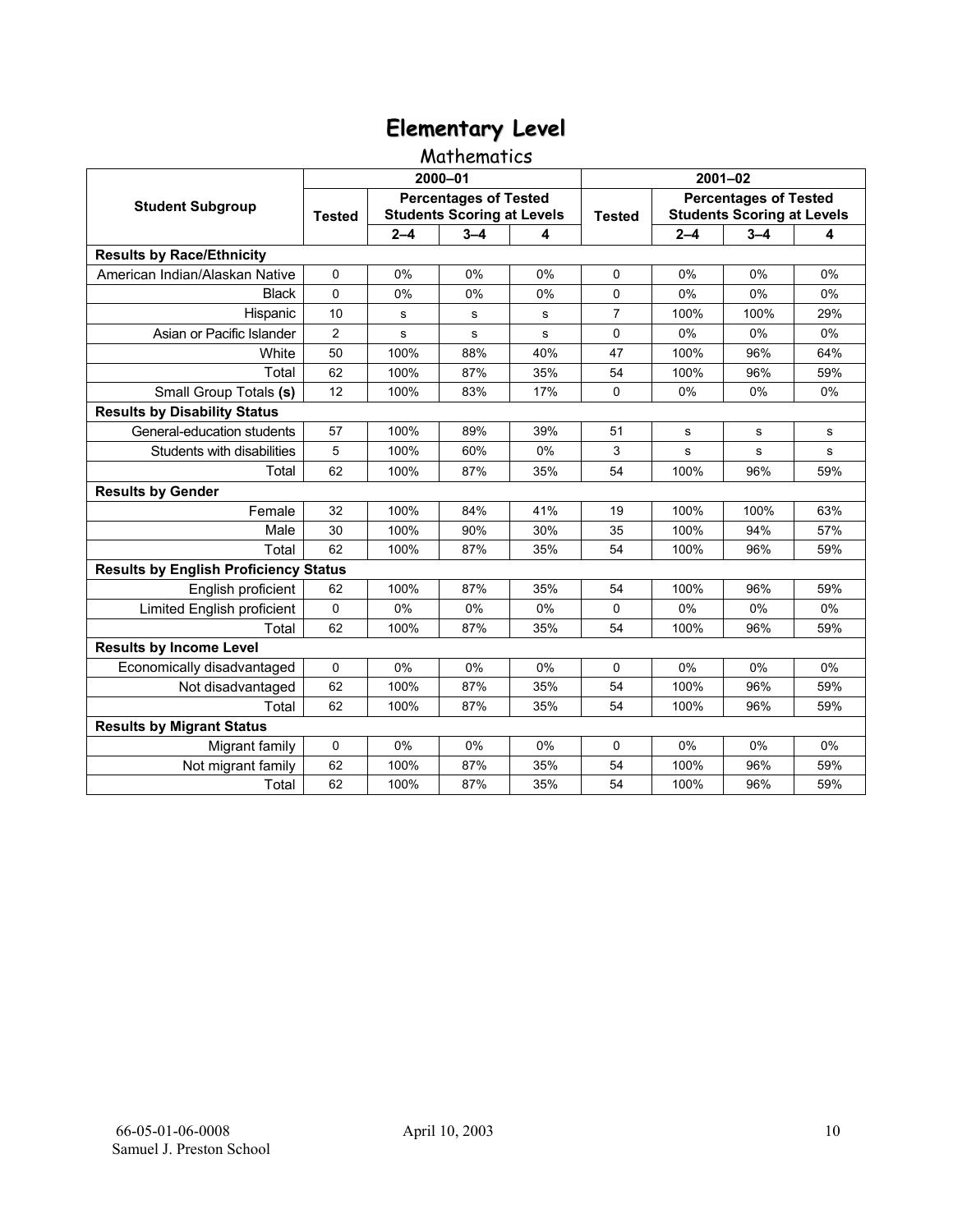## Science Multiple-Choice

|                                              | 2000-01       |                                                                                       | $2001 - 02$    |                                                                                              |  |  |  |
|----------------------------------------------|---------------|---------------------------------------------------------------------------------------|----------------|----------------------------------------------------------------------------------------------|--|--|--|
| <b>Student Subgroup</b>                      | <b>Tested</b> | Percentages of<br><b>Tested</b><br><b>Students</b><br><b>Scoring above</b><br>the SDL | <b>Tested</b>  | <b>Percentages of</b><br><b>Tested</b><br><b>Students</b><br><b>Scoring above</b><br>the SDL |  |  |  |
| <b>Results by Race/Ethnicity</b>             |               |                                                                                       |                |                                                                                              |  |  |  |
| American Indian/Alaskan Native               |               |                                                                                       | 0              | 0%                                                                                           |  |  |  |
| <b>Black</b>                                 |               |                                                                                       | 0              | 0%                                                                                           |  |  |  |
| Hispanic                                     |               |                                                                                       | $\overline{7}$ | 100%                                                                                         |  |  |  |
| Asian or Pacific Islander                    |               |                                                                                       | $\Omega$       | 0%                                                                                           |  |  |  |
| White                                        |               |                                                                                       | 47             | 100%                                                                                         |  |  |  |
| Total                                        |               |                                                                                       | 54             | 100%                                                                                         |  |  |  |
| Small Group Totals (s)                       |               |                                                                                       | 0              | 0%                                                                                           |  |  |  |
| <b>Results by Disability Status</b>          |               |                                                                                       |                |                                                                                              |  |  |  |
| General-education students                   | 58            | 98%                                                                                   | 51             | s                                                                                            |  |  |  |
| Students with disabilities                   | 5             | 80%                                                                                   | 3              | s                                                                                            |  |  |  |
| Total                                        | 63            | 97%                                                                                   | 54             | 100%                                                                                         |  |  |  |
| <b>Results by Gender</b>                     |               |                                                                                       |                |                                                                                              |  |  |  |
| Female                                       |               |                                                                                       | 19             | 100%                                                                                         |  |  |  |
| Male                                         |               |                                                                                       | 35             | 100%                                                                                         |  |  |  |
| Total                                        |               |                                                                                       | 54             | 100%                                                                                         |  |  |  |
| <b>Results by English Proficiency Status</b> |               |                                                                                       |                |                                                                                              |  |  |  |
| English proficient                           |               |                                                                                       | 54             | 100%                                                                                         |  |  |  |
| Limited English proficient                   |               |                                                                                       | $\Omega$       | 0%                                                                                           |  |  |  |
| Total                                        |               |                                                                                       | 54             | 100%                                                                                         |  |  |  |
| <b>Results by Income Level</b>               |               |                                                                                       |                |                                                                                              |  |  |  |
| Economically disadvantaged                   |               |                                                                                       | $\Omega$       | 0%                                                                                           |  |  |  |
| Not disadvantaged                            |               |                                                                                       | 54             | 100%                                                                                         |  |  |  |
| Total                                        |               |                                                                                       | 54             | 100%                                                                                         |  |  |  |
| <b>Results by Migrant Status</b>             |               |                                                                                       |                |                                                                                              |  |  |  |
| Migrant family                               |               |                                                                                       | $\mathbf 0$    | 0%                                                                                           |  |  |  |
| Not migrant family                           |               |                                                                                       | 54             | 100%                                                                                         |  |  |  |
| Total                                        |               |                                                                                       | 54             | 100%                                                                                         |  |  |  |